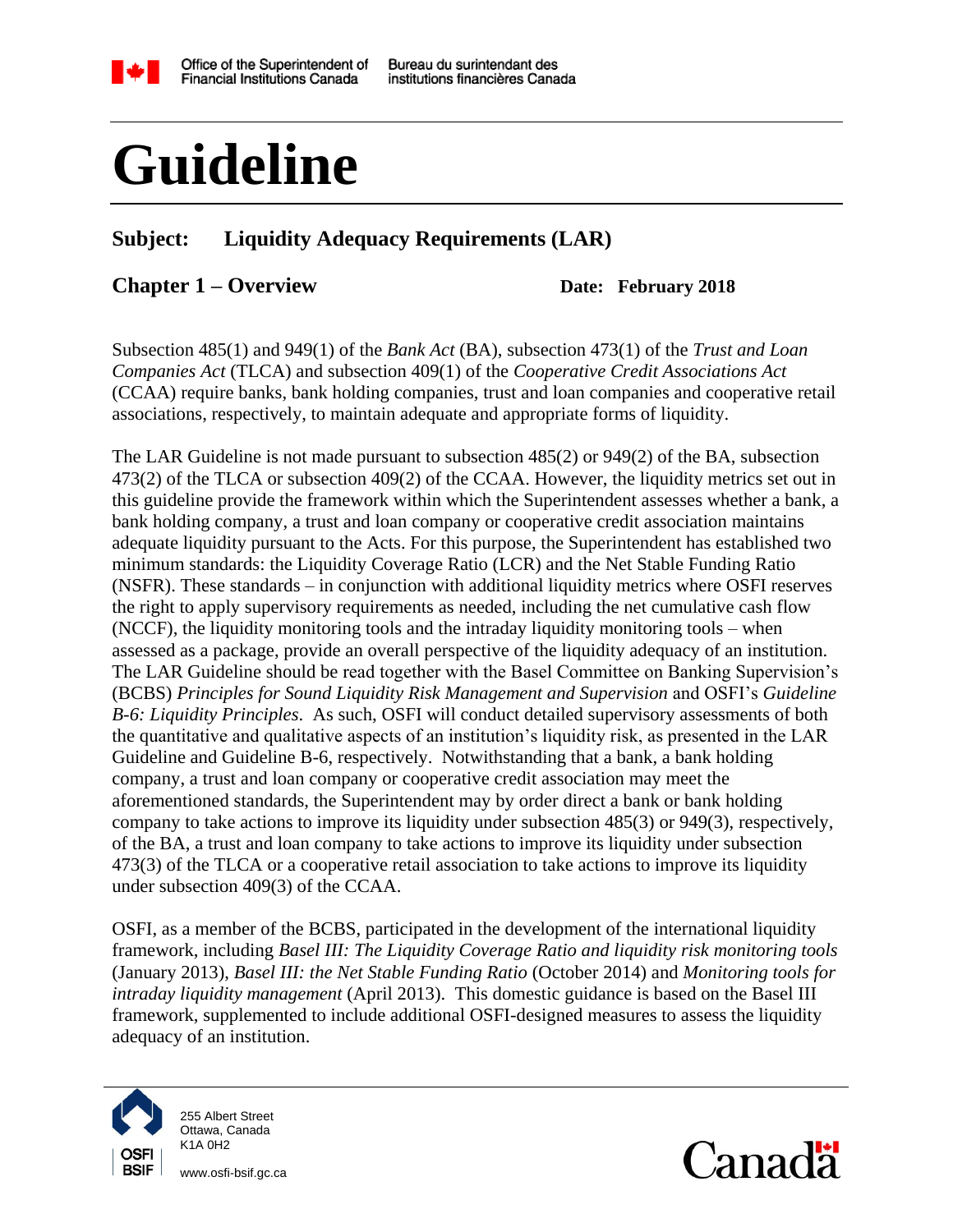Where relevant, the Basel III paragraph numbers are provided in square brackets at the end of each paragraph referencing material from the Basel III framework. Some chapters include boxed-in text (called OSFI Notes) that set out how certain requirements are to be implemented by Canadian banks, bank holding companies, trust and loan companies and cooperative credit associations, collectively referred to as 'institutions'.

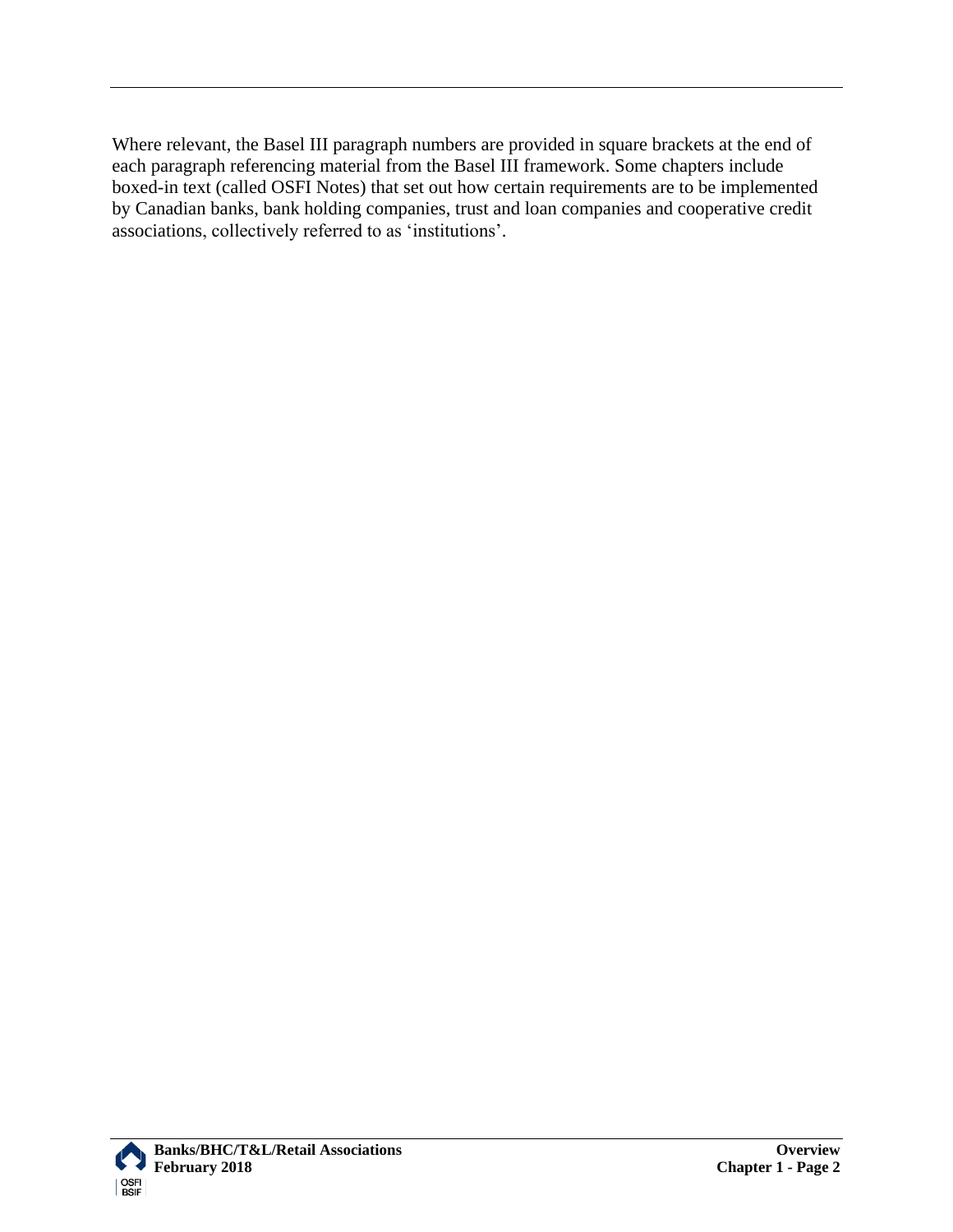# **Liquidity Adequacy Requirements**

The Liquidity Adequacy Requirements (LAR) for banks, bank holding companies, trust and loan companies and cooperative retail associations are set out in six chapters, each of which has been issued as a separate document. This document, which contains Chapter 1 – Overview, should be read together with the other LAR chapters which include:

| Chapter 1 | Overview                                   |
|-----------|--------------------------------------------|
| Chapter 2 | <b>Liquidity Coverage Ratio</b>            |
| Chapter 3 | Net Stable Funding Ratio                   |
| Chapter 4 | <b>Net Cumulative Cash Flow</b>            |
| Chapter 5 | <b>Liquidity Monitoring Tools</b>          |
| Chapter 6 | <b>Intraday Liquidity Monitoring Tools</b> |

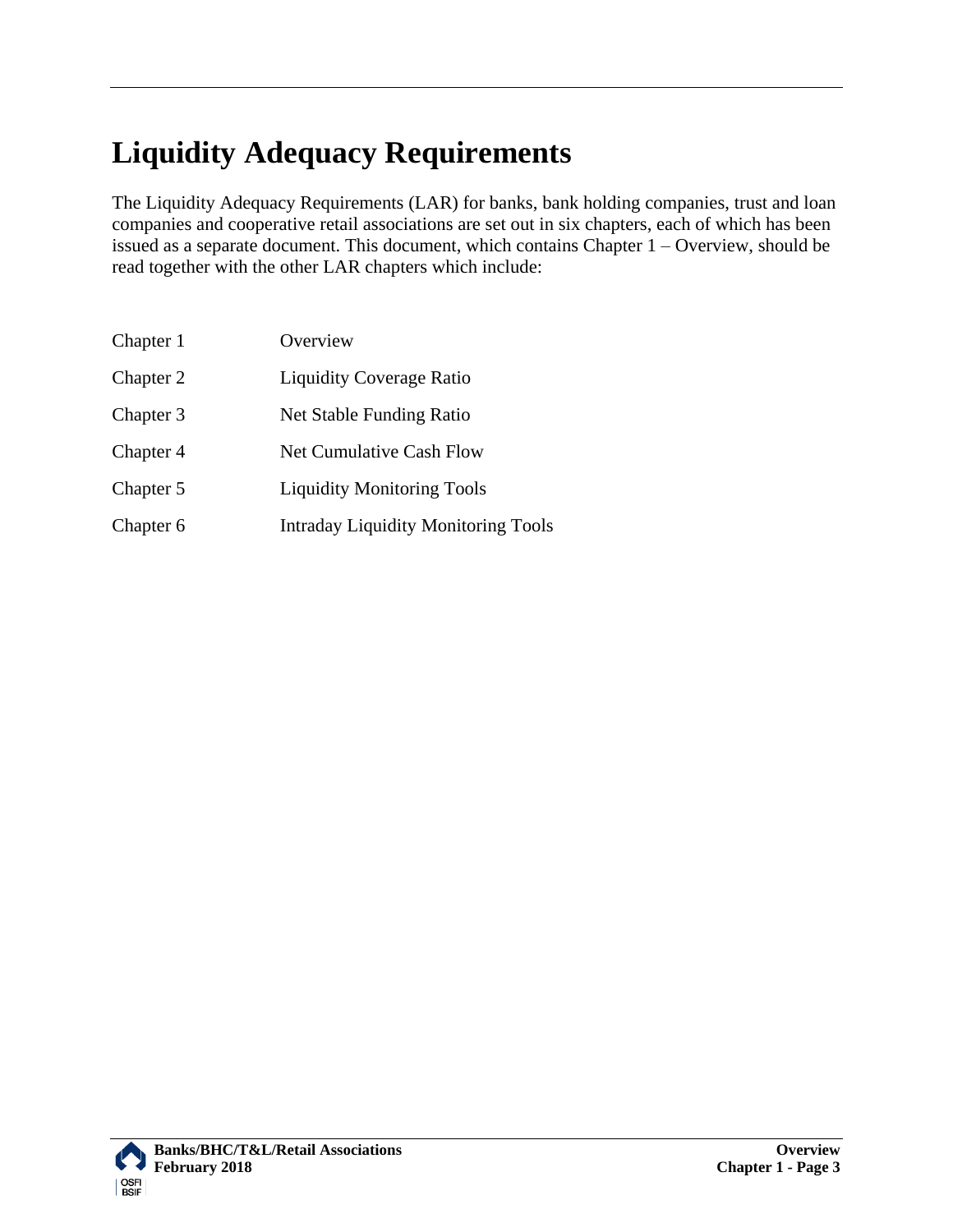# **Chapter 1 – Overview**

#### **Table of Contents**

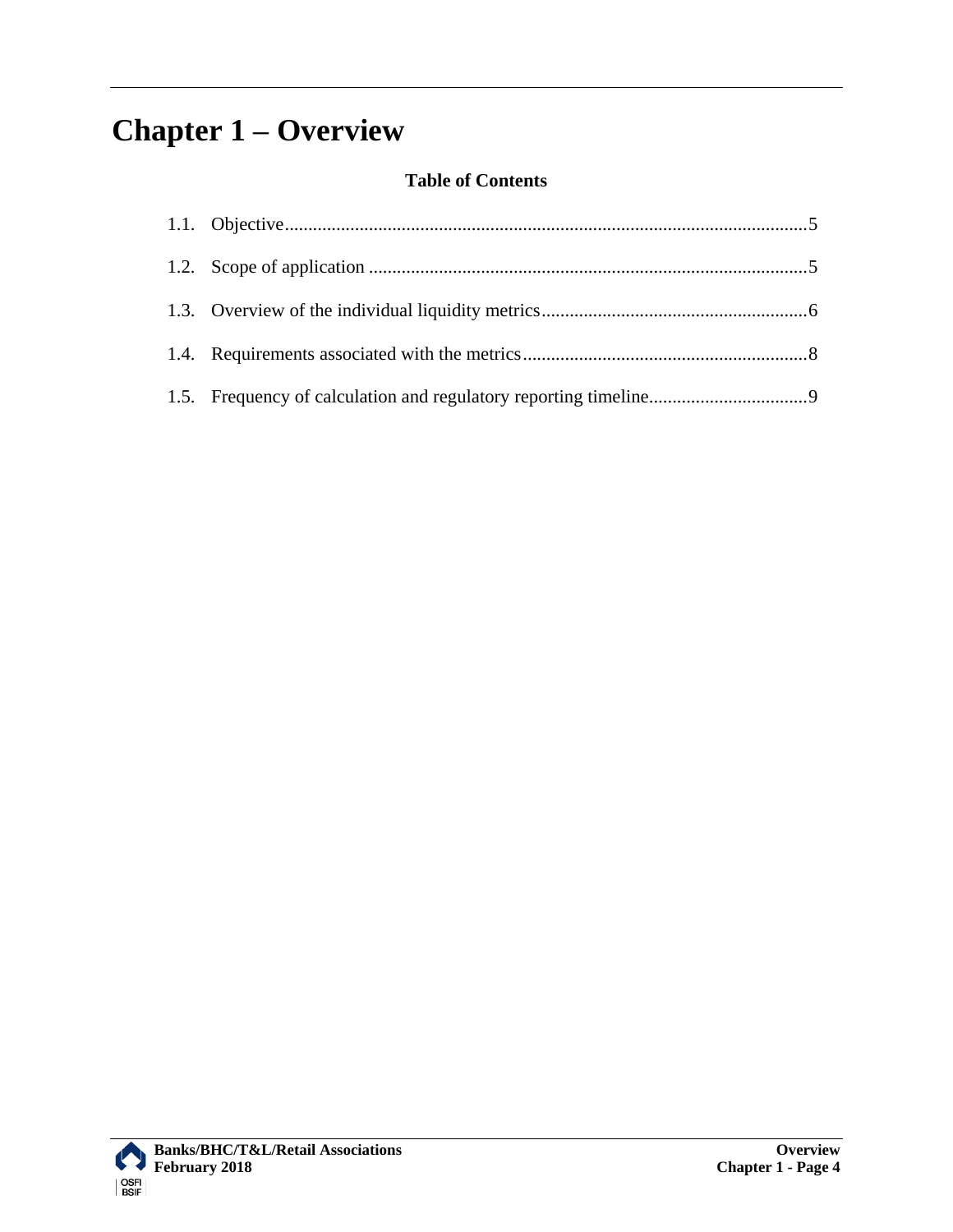## **Chapter 1 – Overview**

#### <span id="page-4-0"></span>**1.1. Objective**

1. Outlined below is an overview of liquidity adequacy requirements for banks, federally regulated trust or loan companies, cooperative retail associations, and for bank holding companies incorporated or formed under Part XV of the Bank Act, collectively referred to as 'institutions'.

2. Parts of this chapter draw on the Basel Committee on Banking Supervision's (BCBS) Basel III liquidity framework, which encompasses *Basel III: The Liquidity Coverage Ratio and liquidity risk monitoring tools* – published in January 2013, *Basel III: the Net Stable Funding Ratio* – published October 2014, and *Monitoring tools for intraday liquidity management* – published in April 2013. For reference, the Basel text paragraph numbers that are associated with the text appearing in this chapter are indicated in square brackets at the end of each paragraph<sup>1</sup>.

3. This guideline contains the methodologies underpinning a series of liquidity metrics that are used by OSFI to assess the liquidity adequacy of an institution. OSFI will evaluate the performance of an institution's liquidity metrics both as a package and individually when determining its overall assessment of an institution's liquidity adequacy. In addition, the liquidity metrics presented in this guideline will be supplemented by detailed supervisory assessments of other aspects of an institution's liquidity risk management framework in line with the BCBS *Sound Principles<sup>2</sup>* and OSFI's *Guideline B-6: Liquidity Principles*<sup>3</sup> *.* This is to ensure that the aspects of the OSFI's liquidity guidelines are well engrained in institutions' internal practices; for example that institutions should incorporate liquidity costs, benefits and risks in their internal pricing, in line with OSFI Principle 10 in *Guideline B-6*.

#### <span id="page-4-1"></span>**1.2. Scope of application**

4. Unless otherwise noted in the detailed discussion of the individual liquidity measures (see Chapter 2 to Chapter 6), these liquidity adequacy requirements apply on a consolidated basis and apply to all institutions. The consolidated entity includes all subsidiaries and branches except insurance subsidiaries, as set out in Section 1.1 of OSFI's Capital Adequacy Requirements (CAR) Guideline<sup>4</sup>.

 $\overline{\phantom{a}}$ 

<sup>&</sup>lt;sup>1</sup> Following the format: [BCBS Jan 2013, para X], [BCBS Jan 2014, para X] and [BCBS Apr 2013, para X].

 $\frac{2}{3}$  [http://www.bis.org/publ/bcbs144.htm.](http://www.bis.org/publ/bcbs144.htm)

<sup>&</sup>lt;sup>3</sup> http://www.osfi-bsif.gc.ca/Eng/fi-if/rg-ro/gdn-ort/gl-ld/Pages/b6.aspx.<br><sup>4</sup> http://www.osfi.bsif.gc.ca/Eng/fi-if/rg-ro/gdn-ort/gl-ld/Pages/CAP-ch

[http://www.osfi-bsif.gc.ca/Eng/fi-if/rg-ro/gdn-ort/gl-ld/Pages/CAR\\_chpt1.aspx.](http://www.osfi-bsif.gc.ca/Eng/fi-if/rg-ro/gdn-ort/gl-ld/Pages/CAR_chpt1.aspx)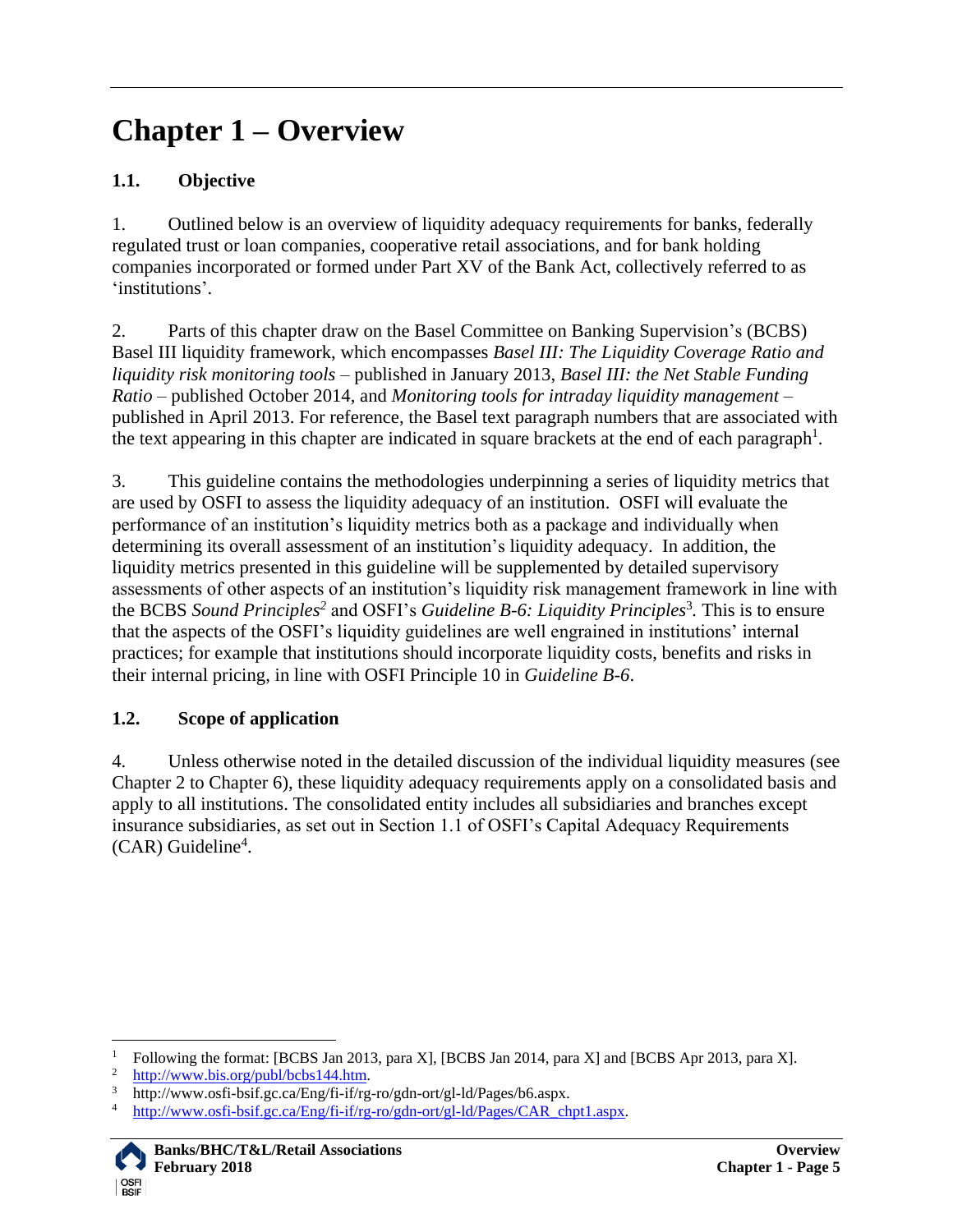#### **OSFI Notes**

Federally regulated deposit-taking institutions that are themselves subsidiaries and that i) do not have a parent that is either a DSIB or a foreign bank subsidiary and ii) whose operations are strictly in Canada and such operations are primarily Canadian dollar-related, do not need to adhere to the minimum standards and reporting requirements outlined in the LAR Guideline. However, the federally regulated parent deposit-taking institution of such an exempted subsidiary institution needs to comply with the requirements outlined in paragraph 5 below, in particular it needs to demonstrate that systems are in place to show the cash flow profiles of such legal entities and that such information can be provided to OSFI upon request.

5. Regardless of the scope of application of the individual metrics, in keeping with Principle 6 of the BCBS's *Sound Principles* and Principle 4 of OSFI's *Guideline B-6: Liquidity Principles*, an institution should actively monitor and control liquidity risk exposures and funding needs at the level of individual legal entities, foreign branches and subsidiaries, and the group as a whole, taking into account legal, regulatory and operational limitations to the transferability of liquidity. [BCBS Jan 2013, para 166]

#### <span id="page-5-0"></span>**1.3. Overview of the individual liquidity metrics**

6. This guideline covers multiple quantitative liquidity measures including the Liquidity Coverage Ratio (LCR), the Net Stable Funding Ratio (NSFR), the Net Cumulative Cash Flow (NCCF) supervisory tool, a suite of additional liquidity monitoring tools, and a set of intraday liquidity monitoring tools. Each of these liquidity measures offers a different perspective on the liquidity adequacy of an institution as no one measure can, on its own, present a comprehensive picture.

7. The **Liquidity Coverage Ratio (LCR)** is a standard that aims to ensure that an institution has an adequate stock of unencumbered high-quality liquid assets (HQLA) that consists of cash or assets that can be converted into cash at little or no loss of value in private markets, to meet its liquidity needs for a 30 calendar day liquidity stress scenario. At a minimum, the stock of unencumbered HQLA should enable the institution to survive until Day 30 of the stress scenario, by which time it is assumed that appropriate corrective actions can be taken by management and supervisors, or that the institution can be resolved in an orderly way. Furthermore, it gives the central bank additional time to take appropriate measures, should they be regarded as necessary. [BCBS Jan 2013, para 16]

8. The **Net Stable Funding Ratio (NSFR)** is a standard that will require institutions to maintain a stable funding profile in relation to the composition of their assets and off-balance sheet activities. A sustainable funding structure is intended to reduce the likelihood that disruptions to an institution's regular sources of funding will erode its liquidity position in a way that would increase the risk of its failure and potentially lead to broader systemic stress. The NSFR aims to limit over-reliance on short-term wholesale funding, encourages better assessment of funding risk across all on- and off-balance sheet items, and promotes funding stability. In addition, the NSFR approach offsets incentives for institutions to fund their stock of liquid assets

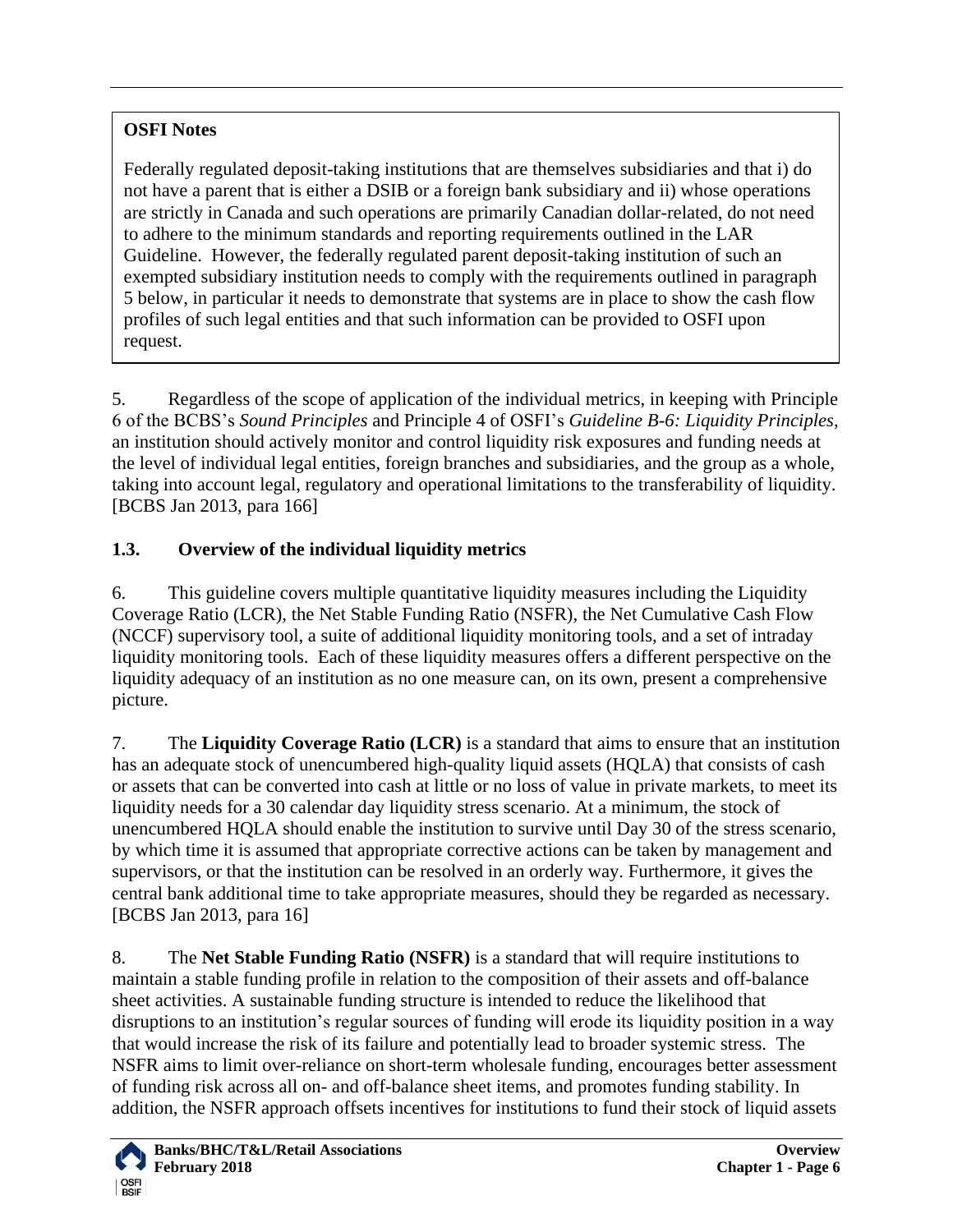with short-term funds that mature just outside the LCR's 30-day horizon. [BCBS Jan 2014, para 1]

### **OSFI Notes**

The discussion of the NSFR contained in the LAR Guideline, and all text related to the NSFR, should be viewed as a placeholder until OSFI has formally incorporated the BCBS NSFR rules issued in October 2014. As such, all references to the NSFR standard contained in the LAR Guideline will be updated, and the NSFR chapter populated with rules text, in due course well in advance of the revised implementation date.

9. The **Net Cumulative Cash Flow (NCCF)** is a tool that measures an institution's cash flows beyond the 30 day horizon in order to capture the risk posed by funding mismatches between assets and liabilities, after the application of assumptions around the functioning of assets and modified liabilities (i.e. where rollover of certain liabilities is permitted). The NCCF measures an institution's cash flow horizon both on the basis of the consolidated balance sheet as well as by major individual balance sheets and components. The metric helps identify gaps between contractual inflows and outflows for various time bands over and up to a 12 month time horizon, which indicate potential liquidity shortfalls an institution may need to address.

10. A suite of additional liquidity monitoring tools, discussed in paragraphs 11 to 16 are utilized to capture specific information related to an institution's cash flows, balance sheet structure, available unencumbered collateral, and certain market indicators as well as an institution's intraday liquidity positions.

11. The **contractual maturity mismatch** profile identifies the gaps between the contractual inflows and outflows of liquidity for defined time bands. These maturity gaps indicate how much liquidity an institution would potentially need to raise in each of these time bands if all outflows occurred at the earliest possible date. The NCCF, as described above and outlined in Chapter 4, provides such a maturity mismatch metric. This metric provides insight into the extent to which the institution relies on maturity transformation under its current contracts. [BCBS Jan 2013, para 177]

12. The **concentration of funding** metrics are meant to identify those sources of wholesale funding that are of such significance that withdrawal of this funding could trigger liquidity problems. The metric thus encourages the diversification of funding sources as recommended in the BCBS's *Sound Principles* and OSFI's *Guideline B-6: Liquidity Principles*. [BCBS Jan 2013, para 188]

13. Metrics related to **available unencumbered assets** provide data on the quantity and key characteristics, including currency denomination and location, of institutions' available unencumbered assets. These assets have the potential to be used as collateral to raise additional HQLA or secured funding in secondary markets or are eligible at central banks and as such may potentially be additional sources of liquidity for the institution. [BCBS Jan 2013, para 201]

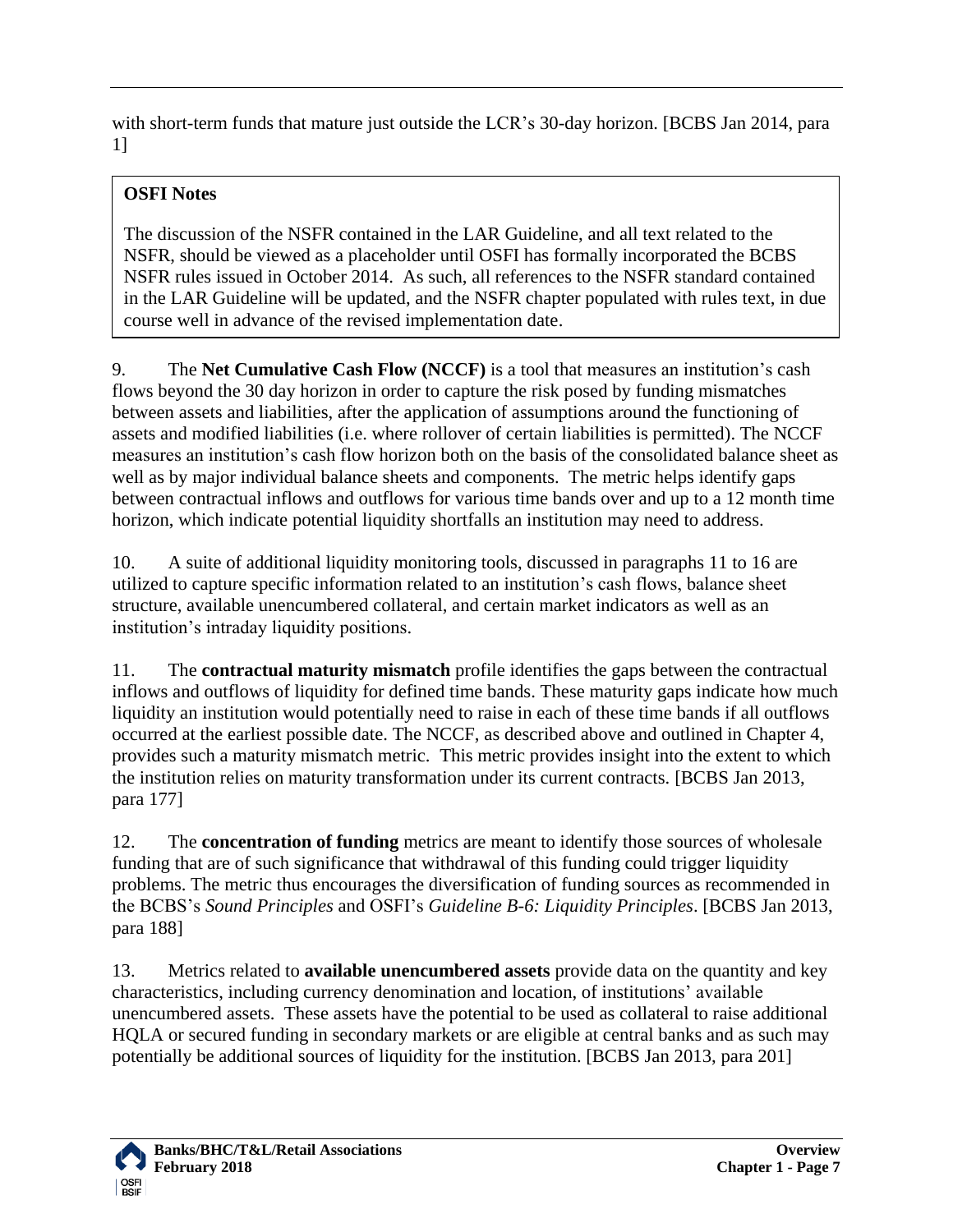14. The **LCR by significant currency** metric allows both the institution and OSFI to track potential currency mismatch issues that could arise. A currency is considered "significant" if the aggregate liabilities denominated in that currency amount to 5% or more of the institution's total liabilities. [BCBS Jan 2013, para 209 and para 211]

15. The **market-related monitoring tools** provide OSFI with high frequency market data with little or no time lag which can be used as early warning indicators in monitoring potential liquidity difficulties at institutions. This includes the monitoring of data at the following marketwide, financial sector, and institution-specific levels to focus on potential liquidity difficulties. [BCBS Jan 2013, para 214 and para 215]

16. The **intraday liquidity monitoring tools** enable OSFI and the Bank of Canada, as applicable (see Chapter 6), to better monitor an institution's management of intraday liquidity risk and its ability to meet payment and settlement obligations on a timely basis. Over time, the tools will also provide OSFI and the Bank of Canada with a better understanding of institutions' payment and settlement behaviour.

#### <span id="page-7-0"></span>**1.4. Requirements associated with the metrics**

17. The LCR requires that, absent a situation of financial stress, the value of the ratio be no lower than 100% (i.e. the stock of HQLA should at least equal total net cash outflows over a 30 day horizon). Institutions are expected to meet this requirement continuously and hold a stock of unencumbered HQLA as a defense against the potential onset of liquidity stress. During a period of financial stress, however, OSFI reaffirms the view of the BCBS that institutions may use their stock of HQLA, thereby falling below 100%, as maintaining the LCR at 100% under such circumstances could produce undue negative effects on the institution and other market participants. OSFI will subsequently assess this situation and will adjust its response flexibly according to the circumstances, as described in Chapter 2, paragraph 6. [BCBS Jan 2013, para 17]

18. The minimum LCR requirement for Canadian institutions will be set at 100% beginning January  $1, 2015$  – i.e. no phase-in period will be permitted.

19. It remains OSFI's intention that the NSFR will become a minimum standard at a level of 100% by January 1, 2020.

20. The suite of liquidity monitoring tools described in paragraphs 11 to 15 are not standards and thus do not have defined minimum required thresholds. However, OSFI reserves the right to set supervisory requirements for any of the suite of liquidity tools as required. OSFI could, for example, consider setting minimum requirements for the LCR by significant currency measure on an institution-specific basis based on an evaluation of the institution's ability to raise funds in foreign currency markets and the ability to transfer a liquidity surplus from one currency to another and across jurisdictions and legal entities. As a general rule, the LCR by significant currency ratio should be higher for currencies in which OSFI evaluates an institution's ability to raise funds in foreign currency markets or the ability to transfer a liquidity surplus from one

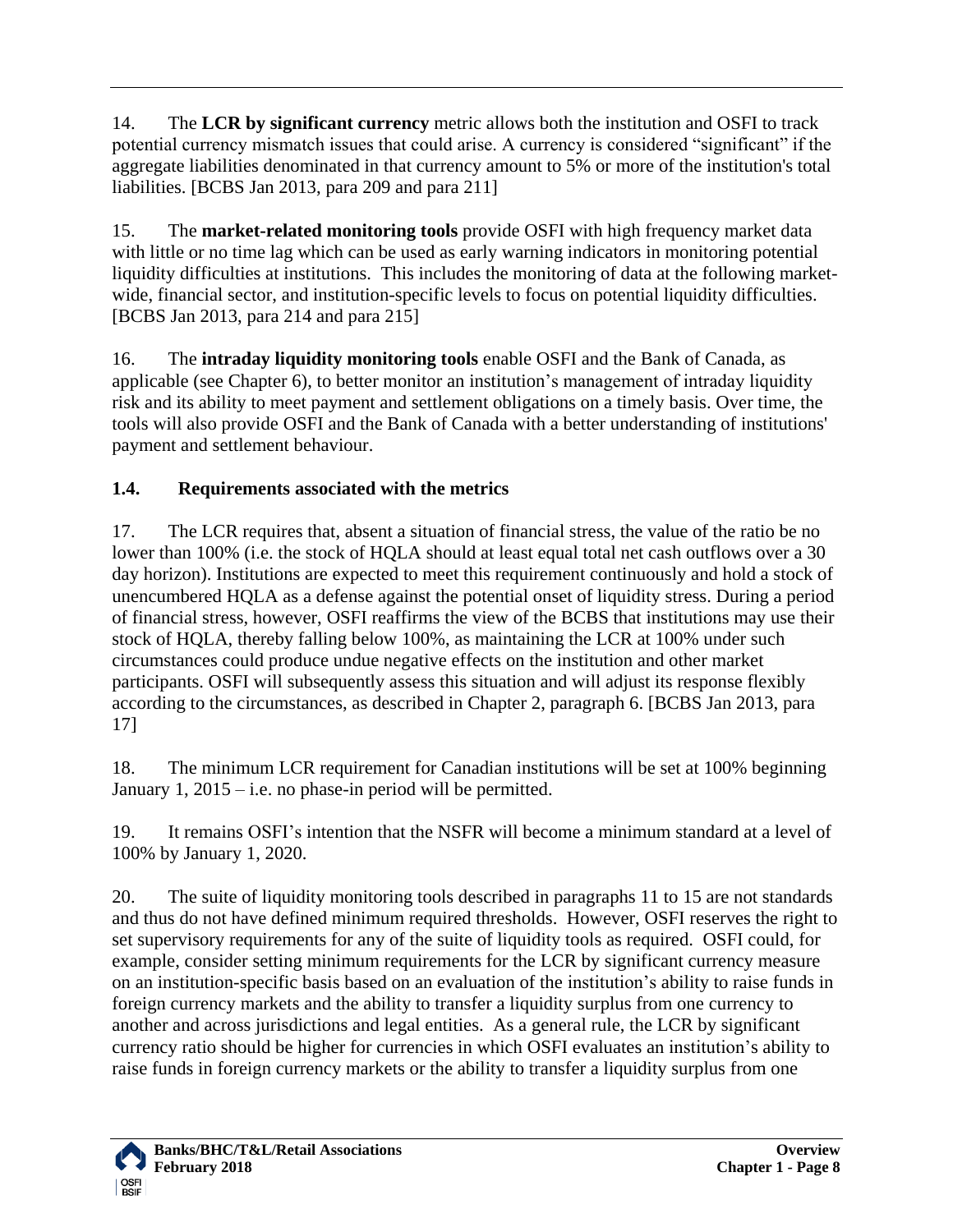currency to another and across jurisdictions and legal entities to be limited. [BCBS Jan 2013, para 212]

21. The tools for intraday liquidity management outlined in Chapter 6 are for purposes of monitoring only and do not have defined minimum required thresholds. However, OSFI reserves the right to set regulatory requirements for these intraday liquidity metrics if and as required. [BCBS Apr 2013, para 6]

#### <span id="page-8-0"></span>**1.5. Frequency of calculation and regulatory reporting timeline**

22. All metrics presented in this guideline should be used by the institution on an ongoing basis to help monitor and control its liquidity risk. The time lag in reporting for each metric, as outlined below, should be considered the maximum time lag under normal conditions. OSFI reserves the right to accelerate the time lag in reporting where circumstances warrant (e.g. in market-wide or idiosyncratic stress).

23. The LCR should be reported to OSFI monthly, with the operational capacity to increase the frequency to weekly or even daily in stressed situations at OSFI's discretion. The time lag in reporting should not surpass 14 calendar days. [BCBS Jan 2013, para 162]

24. Institutions should notify OSFI immediately if their LCR has fallen, or is expected to fall, below 100%. [BCBS Jan 2013, para 163]

25. The NCCF should be reported to OSFI monthly. Direct clearers should have the operational capacity to increase the frequency to weekly or even daily in stressed situations at OSFI's discretion, whereas indirect clearers should have the operational capacity to increase the frequency to weekly at OSFI's discretion. The time lag in reporting should not surpass 14 calendar days for direct clearers and should not surpass 30 calendar days for indirect clearers.

26. Institutions should notify OSFI immediately if their NCCF has fallen, or is expected to fall, below the supervisory-communicated level.

27. The concentration of funding, available unencumbered assets and LCR by significant currency monitoring metrics should be reported to OSFI monthly. The time lag in reporting should not surpass 14 calendar days.

#### **OSFI Notes**

OSFI will not require separate reporting of data related to the concentration of funding and available unencumbered assets monitoring tools in 2015. Rather, OSFI will utilize information submitted as part of other aspects of regulatory reporting (e.g. NCCF, U3 return, etc.) to assess the information elements requested under these monitoring tools in 2015.